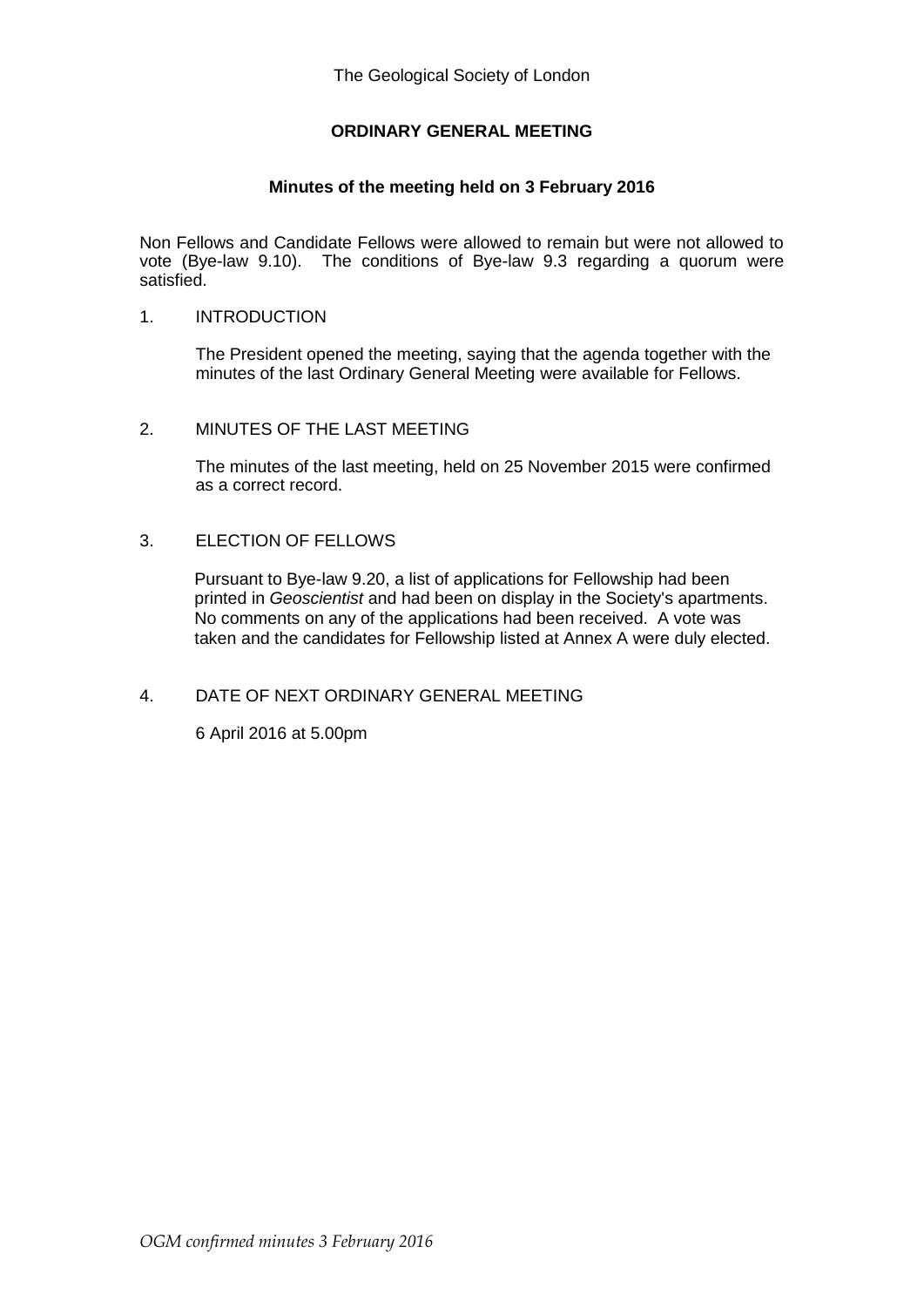## THE FOLLOWING NAMES ARE PUT FORWARD FOR ELECTION TO FELLOWSHIP AT THE OGM ON 3 FEBRUARY 2016

103 applications for Fellowship of which 16 are upgrades from Candidate Fellowship.

CANDIDATES WISHING TO UPGRADE TO FELLOWSHIP

| Forenames        | Surname   |
|------------------|-----------|
| Man Hint Matthew | Chiu      |
| Olivia           | Devan     |
| James            | Edwards   |
| Erik Christian   | Episkopou |
| Marika Louise    | Glasby    |
| Shane            | Halsall   |
| Janice Mary      | Hunter    |
| Matthew Joel     | Kerr      |
| Friedrich        | Lohel     |
| Oliver           | Rhodes    |
| Margaret Norah   | Selby     |
| Faria            | Shah      |
| Gemma            | Simmons   |
| Philippa Alice   | Stacey    |
| Jack             | Taggart   |
| Thomas Matthew   | Vandyk    |

#### FELLOWS

| Forenames              | Surname          |
|------------------------|------------------|
| Steve                  | Acton            |
| Luca                   | Agostini         |
| Saeed                  | Al Tofaif        |
| <b>Rosemary Aileen</b> | Ashmore          |
| Greg                   | <b>Balding</b>   |
| James                  | <b>Batham</b>    |
| Ryan                   | Beech            |
| Andrew                 | Bell             |
| Jacob Naden            | <b>Bennett</b>   |
| Sam                    | <b>Bicknell</b>  |
| Sarah Jayne            | <b>Broadbent</b> |
| <b>Shing Chung</b>     | Chan             |
| John                   | Chapman          |
| James Anthony          | Clifford         |
| Nicola                 | Coffin           |
| <b>Robert David</b>    | Cox              |
| Adam                   | Davidson         |
| Richard                | <b>Davies</b>    |
| <b>Edward Daniel</b>   |                  |
| Ashton                 | Driver           |
| Ayodeji                | Emuleomo         |

Daniel **Evans** Sian **Evans** Georgina Clare | Everest Elizabeth Felts Corinne Garner Shiv Gharu Amy Gilligan Susan Glendinning Alistair Graham Mathew | Hallett Thomas William  $\vert$  Hearing Jennifer Elizabeth | Hirst Jonathan | Hodgson Ruth Ingleby Alison Kim Jackson Brian Johnston Edward David Jollands Jessica Elizabeth Jones Darina | Jurovskaja Faye Right Folarin Oluwagbemiga Lajumoke

*OGM confirmed minutes 3 February 2016*